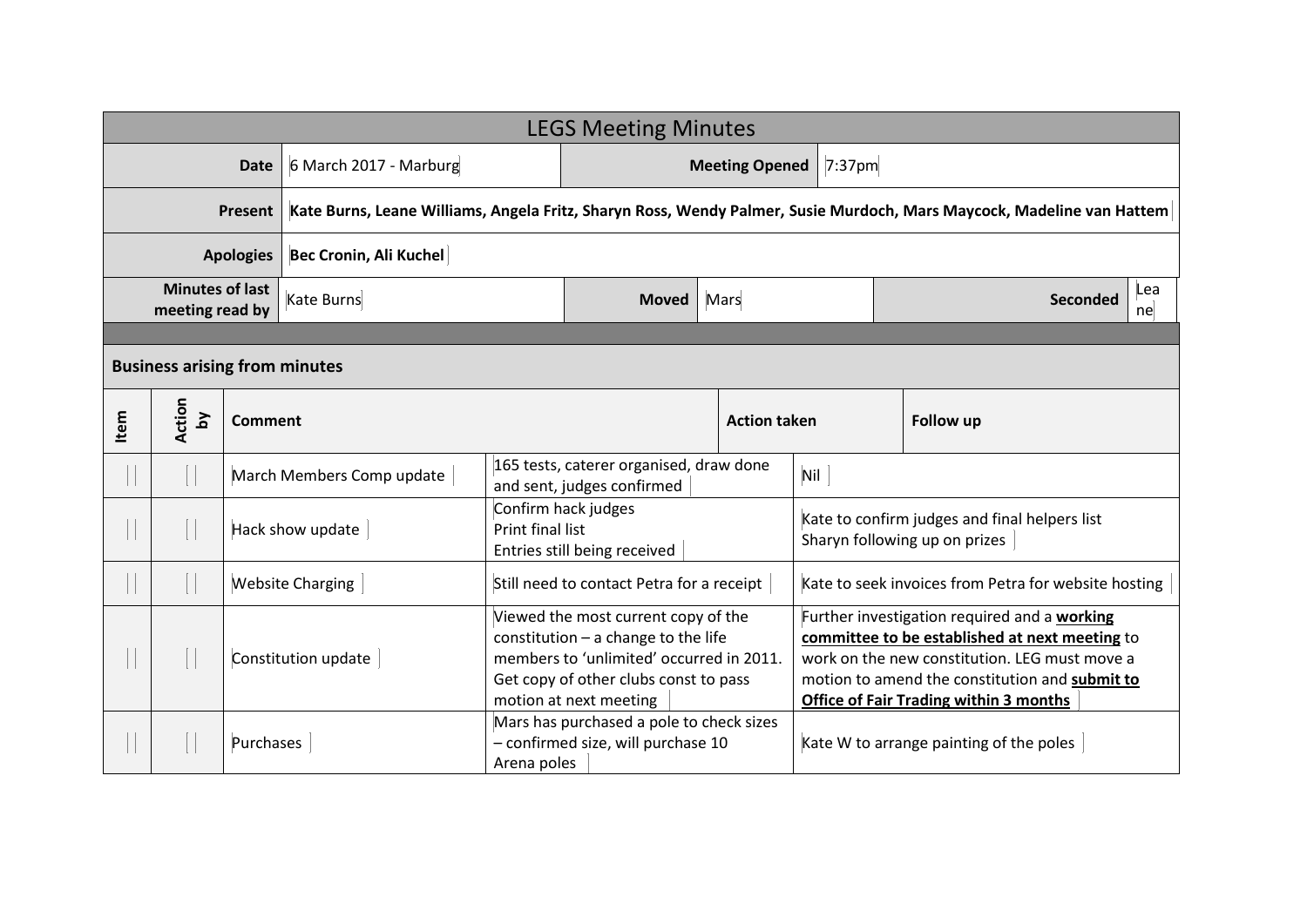|                                                                     |                  |                                                                                                                                                                                                                                                          |  | Brenda Wittman Classic update | Tour                 | Raffle items - talk to CP, suggestions for<br>Spicers gift voucher, fuel voucher<br>Program to be started - Prelim to Lge<br>Sub Committee to be started |                        | Arrange professional raffle tickets (1000)<br>Source 2 <sup>nd</sup> and 3 <sup>rd</sup> prizes<br>Sub committee for BWC to be nominated at next<br><b>LEG</b> meeting |             |                  |                     |  |
|---------------------------------------------------------------------|------------------|----------------------------------------------------------------------------------------------------------------------------------------------------------------------------------------------------------------------------------------------------------|--|-------------------------------|----------------------|----------------------------------------------------------------------------------------------------------------------------------------------------------|------------------------|------------------------------------------------------------------------------------------------------------------------------------------------------------------------|-------------|------------------|---------------------|--|
| <b>Correspondence In</b>                                            |                  |                                                                                                                                                                                                                                                          |  |                               |                      |                                                                                                                                                          |                        |                                                                                                                                                                        |             |                  |                     |  |
| $\mathbf{1}$                                                        |                  | Bang for Your Buck Rugs- Cashback scheme 15% on LEG member purchases is credited back to the club, monthly cashback on offer -<br>suggested an annual cashback/rug order for EOY celebrations, offer has commenced, members able to start purchasing now |  |                               |                      |                                                                                                                                                          |                        |                                                                                                                                                                        |             |                  |                     |  |
| $\overline{2}$                                                      |                  | Thank you from MacIntyre Centre for sponsorship of Neon                                                                                                                                                                                                  |  |                               |                      |                                                                                                                                                          |                        |                                                                                                                                                                        |             |                  |                     |  |
| $\overline{\mathbf{3}}$                                             |                  | MacIntyre Centre 25 March, Trivia Night, Tickets on Sale now - fundraising@mcintyrecentre.org.au                                                                                                                                                         |  |                               |                      |                                                                                                                                                          |                        |                                                                                                                                                                        |             |                  |                     |  |
| 4                                                                   |                  | True blue community bbq – Gatton Auto – Trailer free of charge for sporting groups, contact Gatton Auto to hire bbq and equip                                                                                                                            |  |                               |                      |                                                                                                                                                          |                        |                                                                                                                                                                        |             |                  |                     |  |
| 5                                                                   |                  | Working with Children cards for the committee, letters received acknowledging applications                                                                                                                                                               |  |                               |                      |                                                                                                                                                          |                        |                                                                                                                                                                        |             |                  |                     |  |
| 6                                                                   |                  | Memberships received                                                                                                                                                                                                                                     |  |                               |                      |                                                                                                                                                          |                        |                                                                                                                                                                        |             |                  |                     |  |
| <b>Correspondence Out</b>                                           |                  |                                                                                                                                                                                                                                                          |  |                               |                      |                                                                                                                                                          |                        |                                                                                                                                                                        |             |                  |                     |  |
| <b>Treasurers Report</b>                                            |                  |                                                                                                                                                                                                                                                          |  |                               |                      |                                                                                                                                                          |                        |                                                                                                                                                                        |             |                  |                     |  |
|                                                                     | Cashbook Balance |                                                                                                                                                                                                                                                          |  | \$15,370.05                   | <b>Other Balance</b> | \$46,797.51                                                                                                                                              | Moved by               | Kate                                                                                                                                                                   | Seconded by |                  | Susie               |  |
| Cheques Written<br>Refund entries, EQ Mship, Marburg Hall Hire 2016 |                  |                                                                                                                                                                                                                                                          |  |                               |                      |                                                                                                                                                          |                        |                                                                                                                                                                        |             |                  |                     |  |
| <b>General Business</b>                                             |                  |                                                                                                                                                                                                                                                          |  |                               |                      |                                                                                                                                                          |                        |                                                                                                                                                                        |             |                  |                     |  |
| <b>Raised by</b>                                                    |                  |                                                                                                                                                                                                                                                          |  | <b>Comment/Motion</b>         |                      |                                                                                                                                                          | <b>Action required</b> |                                                                                                                                                                        |             | <b>Action by</b> | Item ID<br>(month#) |  |